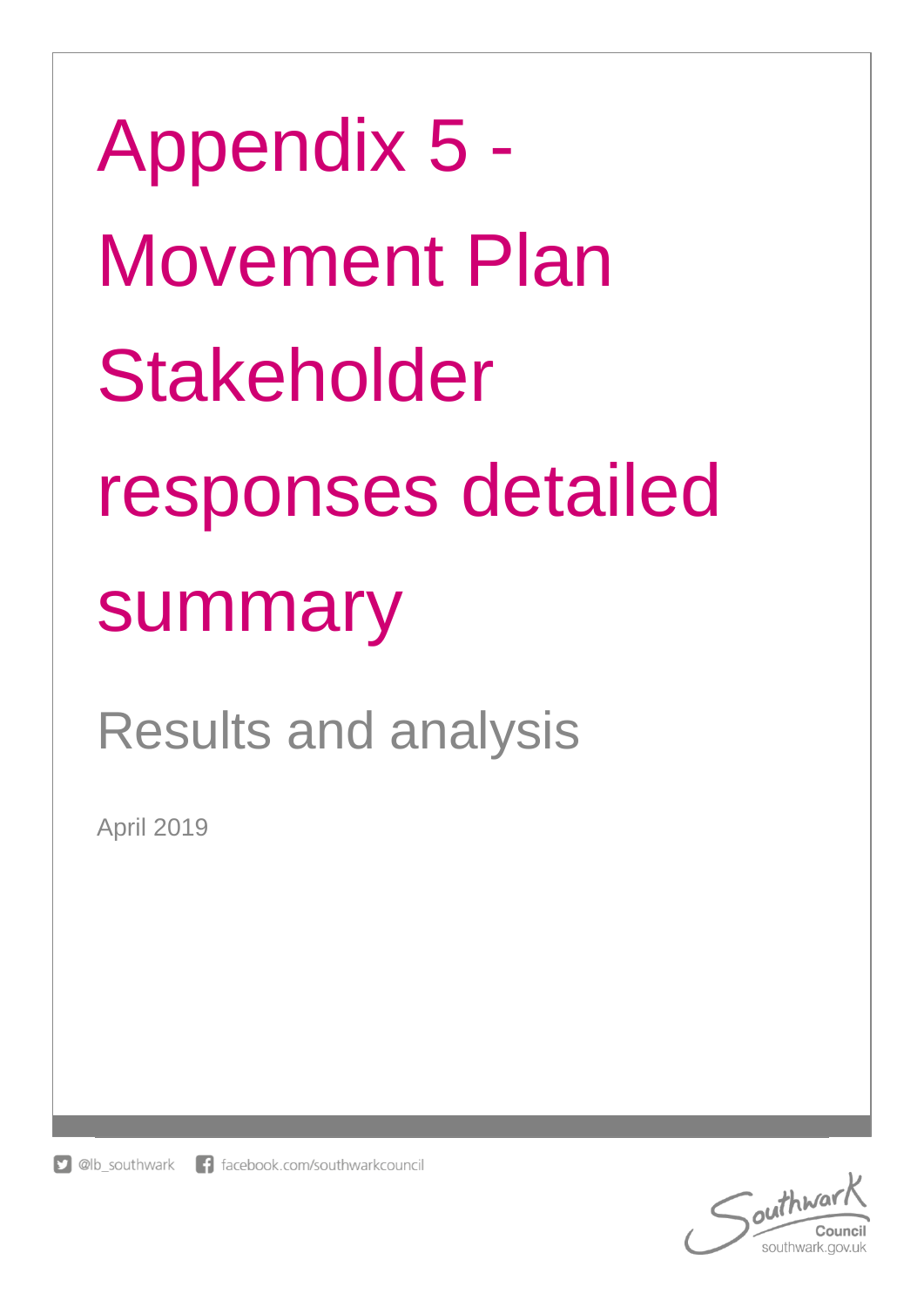# Introduction

## About the consultation

As the online Consultation Hub survey was targeted at people who, live, work and study in the borough, stakeholders were encourage to submit their responses via email Hence, these were analysed and summarised separate to the other consultation responses We received response from 8 stakeholders, these were:

- Better Bankside
- Historic England
- **Living Streets**
- Mums for Lungs
- Team London Bridge
- Southwark Cyclists
- Southwark Pensioners Centre
- Dulwich & Herne Hill Safe Routes to School Group

The Movement Plan consultation ran from November 2018 to February 2019.

Please contact **transport@southwark.gov.uk** with any questions regarding the data and finding presented in this report.

## Consultation report appendices

The consultation results are presented in one summary report and each activity is analysed in depth in each appendix. See below for full list of appendices.

Movement Plan Consultation Report – Summary Report

Appendix 1 – Consultation Hub Analysis

Appendix 2 – Street Surveys Analysis

- Appendix 3 Young Advisors Analysis
- Appendix 4 Over 65s Workshop Report
- Appendix 5 Stakeholder Responses Detailed Summary
- Appendix 6 Surveys Questionnaires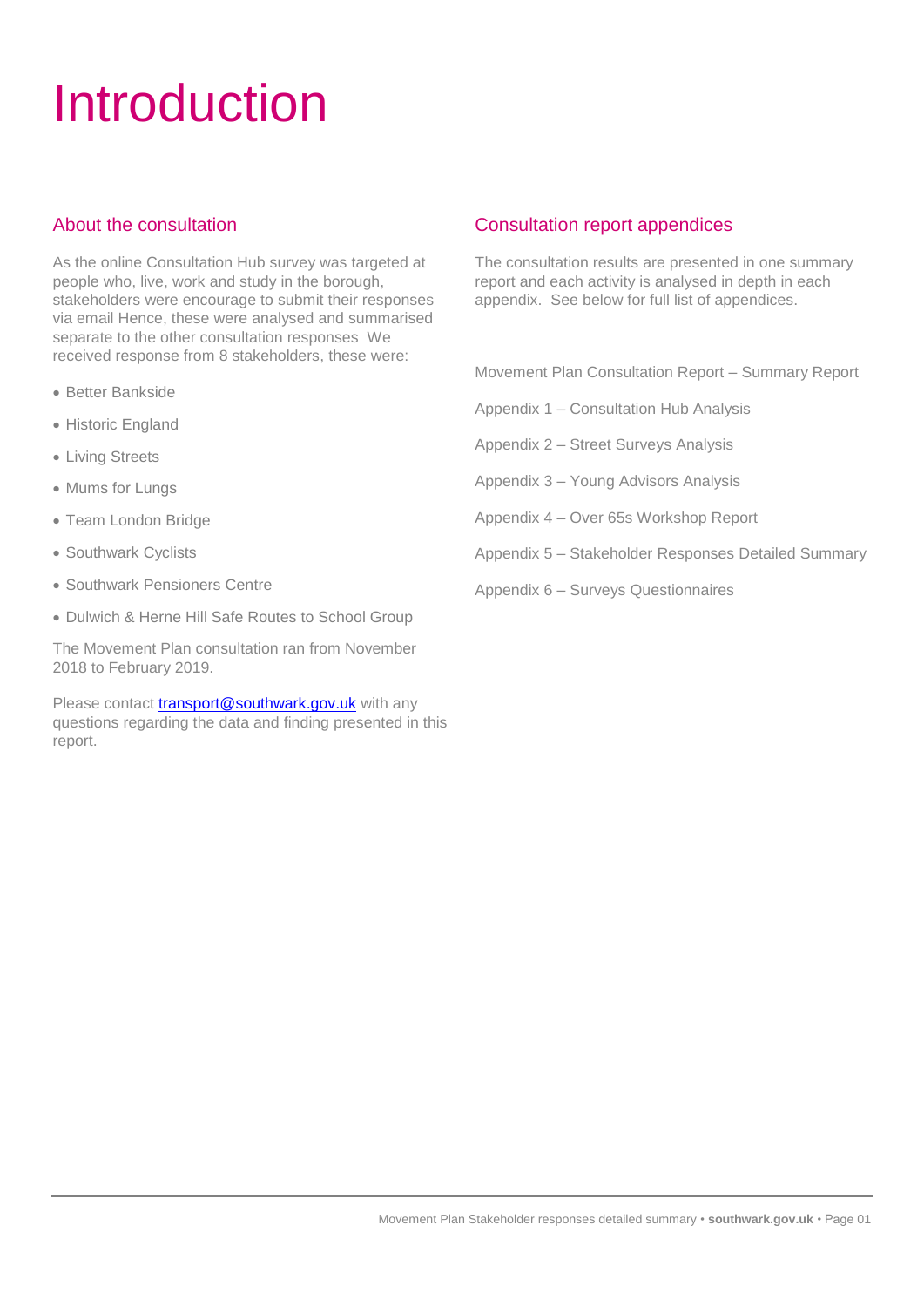# Summary of stakeholders responses

## Better Bankside

### **Key points**

- Would like to see stronger emphasise on collaboration and partnership with local residents and business groups, including Business Improvement Districts, as to how to deliver the aims and objectives of the plan.
- Suggests a strategic board or similar to share knowledge and experience relating to transport and placemaking. The Living Lab could provide such a function.
- Would like green infrastructure to be included in the criteria for connected routes.
- Using time to manage streets can be effective, this section should also reference delivery and servicing requirements of businesses.
- Would like to see greater recognition of the Low Line as an opportunity to open up a pedestrian walkway that will support the economic rejuvenation of many derelict and underused arch spaces.
- Would like to see proposals for more sophisticated methods of waste collection.
- Suggests building a network of Low Exposure Routes.
- Would like greater clarity of how projects will be prioritised and funded, and what the core targets and measures of success will be.

## Historic England

### **Key points**

 Encourage a contextual approach to ensure that works to improve quality of place will respond to local character and the range of individual heritage assets within the borough.

## Living Streets

### **Key points**

- Would like to see more parklets to create more space for non-car users on the street.
- Would like to see rest points every 50m. This is critical for older, pregnant and disabled people to be able to walk outdoors and visit shops and amenities.
- Would like to see creation of a Green Walking Network to promote and encourage walking.
- Would like to see a borough-wide network of Low Traffic Neighbourhoods, where for the most part, through traffic is not permitted through residential areas but it encourages to stick to the main roads and safe crossings of main roads.
- Preference for long term street closures rather than time based.
- Would like to see more speed reduction enforcement and introduction of mandatory Intelligent Speed Adaption (ISA).
- Would like to see more segregated cycle lanes on main roads.
- Concerned that behavioural change programmes will not have a long-lasting impact unless they are associated with physical changes to the street environment that alter the existing balance between motor vehicles and people.
- Would like to see more practical proposals to reduce road traffic volumes to provide streets for people rather than cars.
- Would like to see emission-based parking charges sooner than 2025. Other boroughs already have this in place. Needs for development of road user charging, the coverage of and price of residential parking and the cost of on-street commercial parking.
- Would like to see safe street environment and crossings for pedestrians. Many footways are too narrow to walk on.

## Mums for lungs

### **Key points**

- The Movement Plan approach is not ambitious enough and do not demonstrate specific measures and targets and actions or demonstration of how targets will be achieved. Would like to see better link between aspiration presented in the actions and the budget programme.
- Would like to see Controlled Parking Zones implemented in the whole borough by 2025 at the very latest. Additionally, would like to see an annual increase of parking costs and parking space should be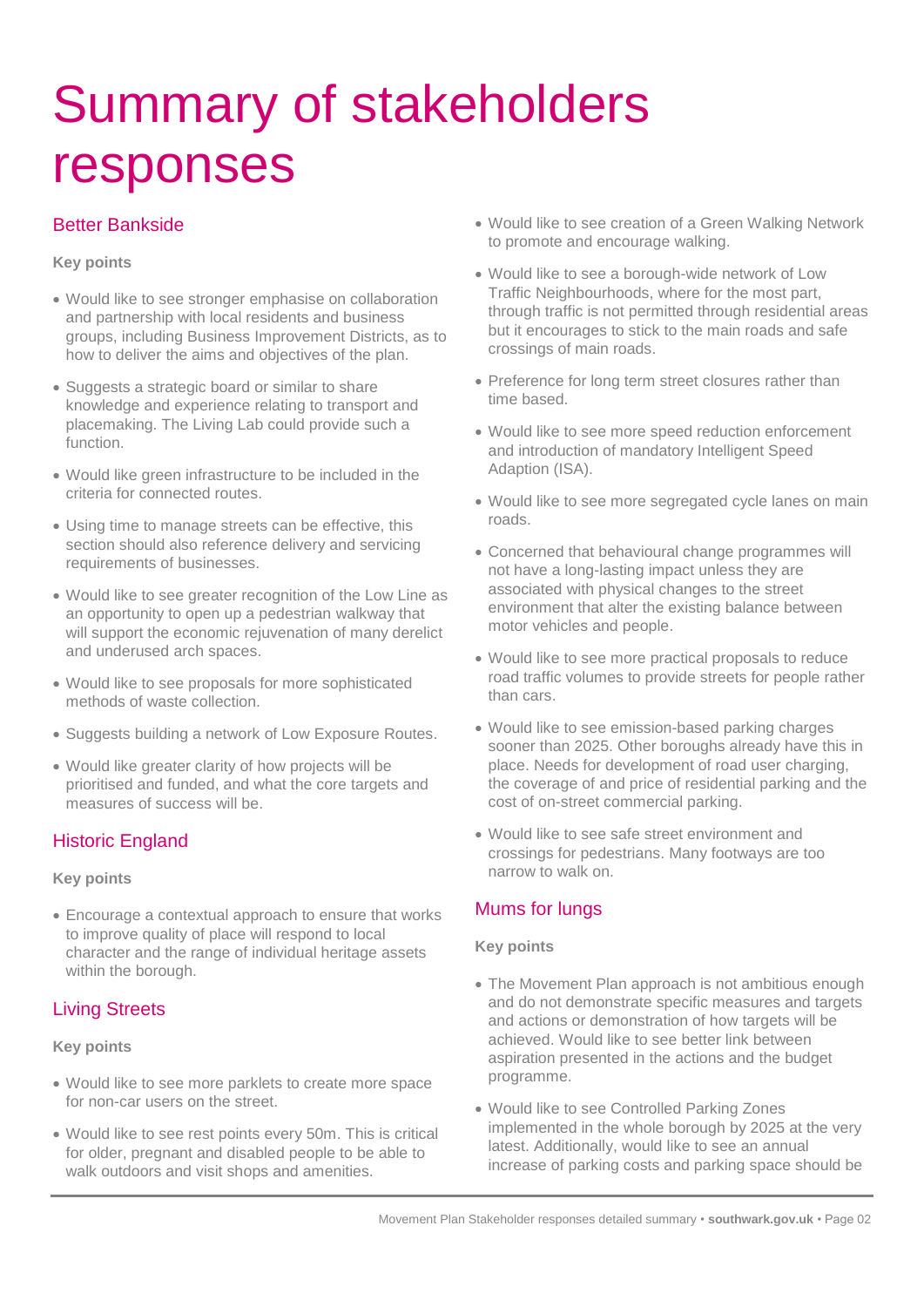reduced and repurposed for bike storage and green space starting in 2019.

- Would like to see introduction of emissions-based parking charges as soon as possible and introduce workplace parking levies.
- Suggests reduced car ownership and trips by 5% over the next 3 years and by 10% by 2028.
- Suggests introducing time-based road closures around schools at a rate of at least 5 a year, starting with schools that would benefit the most from a air pollution perspective.
- Suggest that the council implement at least one Low-Traffic-Neighbourhood per year. Rat-running can be prevented easily and cost-effectively through big planters on the middle of roads, enabling all residents to still be able to access their house by car.
- Would like to see council and all its subcontractors to operative low-emission as possible, starting in 2019.
- Would like to see new developments, especially in the well-connected north of the borough, completely car free (bar disabled access) but provide for bike storage for every resident.
- Would like to see increased speed of rolling out EV charging points.
- Push for urgent implementation of delivery hubs and pre-specified times that retailers are deliverable to. Ensuring they do not add to traffic and congestion during rush hour.
- Suggest working with delivery companies to ensure that all delivery vehicles are fully packed when entering the borough and drive the shortest route in lowemission-vehicles.
- Would like to see traffic lights retimed to ensure people walking wait less at lights and have enough time to cross big roads.
- Would like to see segregated cycle lanes across all main and bigger roads to provide a safe cycling environment and increase speed and efficiency of 24/7 hour bus routes.

## Team London Bridge

### **Key points**

- Would like greater emphasis on Healthy Streets approach and outcomes to link work with TfL and GLA more closely.
- Suggest referencing TfL's London Bridge Outcome Plan (2017) in the Lip document with proposals to extend Healthy Streets Assessments to boroughowned streets.
- Would like to see support for the Low Line as a new walking destination in London.
- Would like a Liveable Neighbourhood in London Bridge covering all borough-owned streets and spaces, potentially covering neighbouring areas as well.
- Would like to see people-oriented place where motor traffic is no longer dominant. Calm traffic and reduce road danger. Reduce rat running and the number of short car trips including filtered permeability where appropriate.
- Would like to see de-cluttering and simplification of spaces, particularly for pedestrians and cyclists with disabilities. Improved focus on accessible walking, cycling and public transport. Given the number of pedestrians, continuous crossings should become the default option.
- Would like to see measures to create a walking environment that is safe, accessible, distinctive and engaging, including: wider and better footways; decluttering; quality spaces and supportive street furniture; wayfinding; lighting; urban greening; public art; and formal and informal crossings that reduce pedestrian wait times and increase comfort levels
- Would like to see investment in cycling infrastructure, including dedicated routes, completion of CS4, contraflow cycling and more cycle parking.
- Suggests low impact logistics solutions including a mode shift to cargo-bikes and wider consolidation strategies.
- Improve air quality and reduce noise and promote tranquil, low-exposure routes.
- The proposed budget distribution is too heavily weighted in favour of 'encouragement' activities and studies with relatively little allocated to infrastructure.
- Suggest establishing a network of parks, green spaces and gardens including trees and other planting in the public realm.
- Strongly support filtered permeability as a tool to improve the public realm, sense of safety, and promote active travel. This provided that it remains possible for businesses to maintain operational access for deliveries and other essential activities.
- Would like to see real-time management of parking charges to allocate kerbside space efficiently with variable charges depending on vehicle emissions, in order to support the uptake of electric vehicles
- Supports encouragement of employers to understand challenges faced by those who drive / ride to work. Team London Bridge can assist with stakeholder engagement and provide information they have already collected.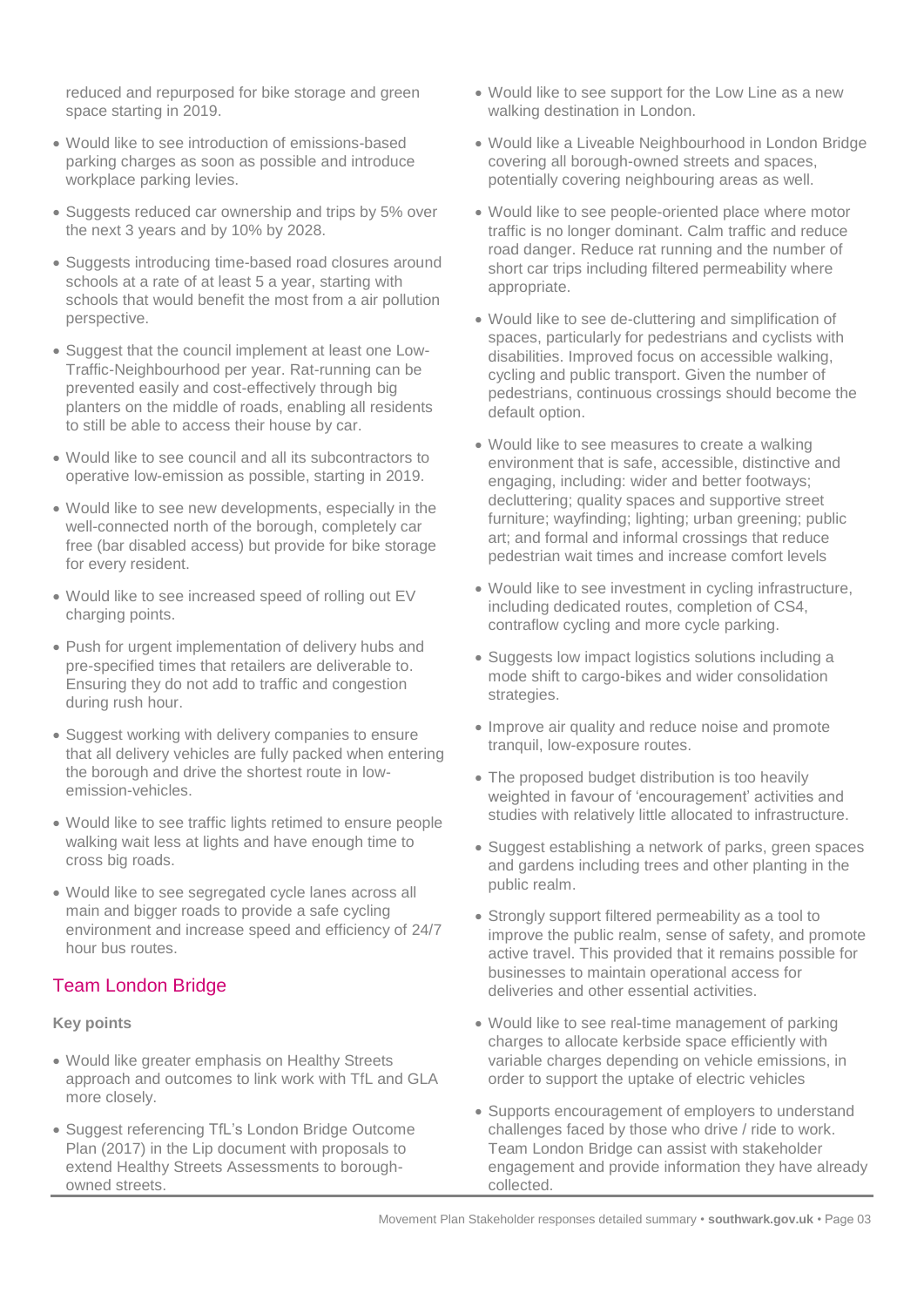# Southwark Cyclists

### **Key points**

- Southwark Cyclists oppose the Movement Plan and Third Local Implementation Plan. They are not bold enough to enable Southwark to achieve the outcomes within the Mayor's Transport Strategy (MTS). The plans fail to set ambitious targets or to commit to proven actions that will reduce motor traffic and enable active travel.
- Would like to see more liveable neighbourhoods' bids and a long term plan for filtering of residential streets with a clear and rapid delivery timetable.
- Finish delivering the committed cycle routes from the 2015 cycle network and commit to 30km of future route delivery. Provide a timetable for their delivery and ensure protected tracks on main roads are a political priority.
- Suggests addressing all "Cycling Level of Service" critical issues on existing, planned and new routes
- Would like to see reduced on street parking, complete Controlled Parking Zone (CPZ) coverage, increase CPZ hours and peak hour loading ban.
- Suggests rebranding CPZ in a more positive way such as Greener Kerbside Zone or Street Greening Zone to encourage non-car owners to respond to consultations and make it relevant to more.
- Improve and increase green spaces.
- Would like to see targets to reduce traffic in the short term and improve air quality. No proposals are included to tackle freight emissions.
- Would like to see improved cycle parking e.g. near shops and cycle storage for residential units.
- Suggests that Movement Plan should focus and spend funding on proven measures.
- Suggest improving legibility and more informative signage on cycle routes and key connections.
- Would like to see targeted support and cycle loans for disadvantaged communities.
- Would like to see improved accessibility and accessible stations.

## Southwark Pensioners Centre

#### **Key points**

 Would like to see a timed detailed programme to prioritise money and space for walking.

- Would like to see improved wayfinding and legible signs and maps.
- Would like better lightning when dark and improved maintenance of broken lampposts.
- Suggest more accessible streets and dropped kerbs.
- Would like wider pavements, less clutter and cleaner streets.
- Highlights cyclists behaviour on shared space as an issue to tackle and cycle lanes in shared spaces should be distinct with different colours.
- Would like to see separate lanes at shared crossings.
- Suggests that there should be greater responsibility by developers for public realm improvement included in planning obligations.

## Dulwich & Herne Hill Safe Routes to School **Group**

#### **Key points**

- Would like to see the needs of children placed at the heart of decision making.
- Would like to see actions taken to enable children and parents to travel actively by creating healthy streets, low traffic neighbourhoods and safe routes to school for children.
- Support Vision Zero to end road deaths.
- Would like to see traffic reduction, speed reduction and road closures around schools.
- Improve air quality which has a life threatening impact on the physical health and a negative impact on the mental health of children.
- Improve the physical health and activity of children to reduce obesity, improve mental health and reduce health inequality.